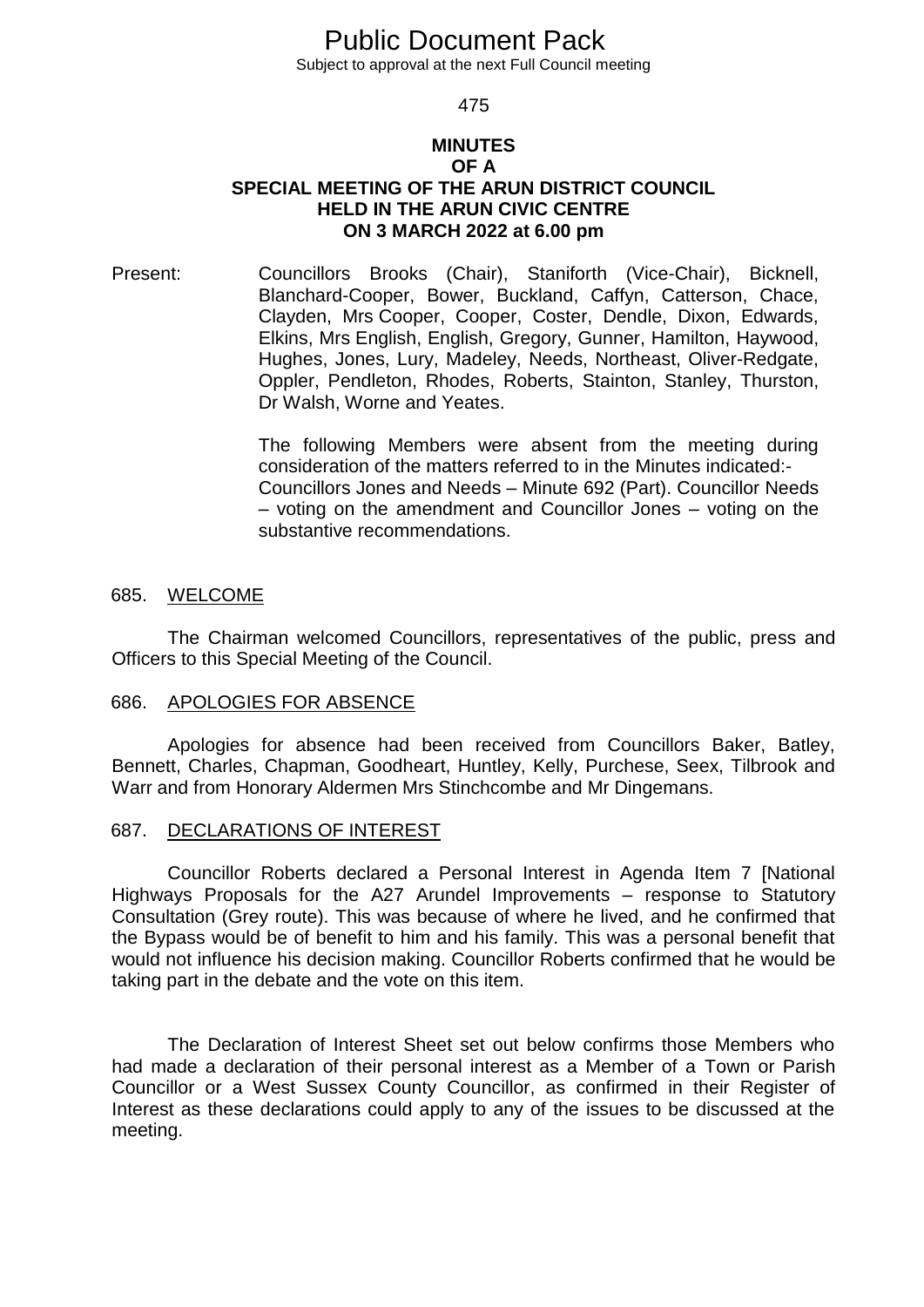Full Council - 3.03.22

| <b>Name</b>                              | Town or Parish Council or West      |
|------------------------------------------|-------------------------------------|
|                                          | <b>Sussex County Council [WSCC]</b> |
| <b>Councillor Tracy Baker</b>            | Littlehampton                       |
| <b>Councillor Kenton Batley</b>          | <b>Bognor Regis</b>                 |
| <b>Councillor Jamie Bennett</b>          | Rustington                          |
| <b>Councillor Paul Bicknell</b>          | Angmering                           |
| <b>Councillor Billy Blanchard-Cooper</b> | Littlehampton                       |
| <b>Councillor Jim Brooks</b>             | Bognor Regis                        |
| <b>Councillor Ian Buckland</b>           | Littlehampton and WSCC              |
| <b>Councillor David Chace</b>            | Littlehampton                       |
| <b>Councillor Mike Clayden</b>           | Rustington                          |
| <b>Councillor Andy Cooper</b>            | Rustington                          |
| <b>Councillor Alison Cooper</b>          | <b>Rustington and WSCC</b>          |
| <b>Councillor Sandra Daniells</b>        | <b>Bognor Regis</b>                 |
| <b>Councillor Roger Elkins</b>           | Ferring and WSCC                    |
| <b>Councillor Paul English</b>           | Felpham                             |
| <b>Councillor Steve Goodheart</b>        | <b>Bognor Regis</b>                 |
| <b>Councillor Pauline Gregory</b>        | Rustington                          |
| <b>Councillor June Hamilton</b>          | Pagham                              |
| <b>Councillor Shirley Haywood</b>        | Middleton-on-Sea                    |
| <b>Councillor David Huntley</b>          | Pagham                              |
| <b>Councillor Henry Jones</b>            | <b>Bognor Regis</b>                 |
| <b>Councillor Martin Lury</b>            | <b>Bersted</b>                      |
| <b>Councillor Claire Needs</b>           | <b>Bognor Regis</b>                 |
| <b>Councillor Mike Northeast</b>         | Littlehampton                       |
| <b>Councillor Francis Oppler</b>         | <b>WSCC</b>                         |
| <b>Councillor Jacky Pendleton</b>        | Middleton-on-Sea and WSCC           |
| <b>Councillor Vicky Rhodes</b>           | Littlehampton                       |
| <b>Councillor Emily Seex</b>             | Littlehampton                       |
| <b>Councillor Martin Smith</b>           | <b>Aldwick</b>                      |
| <b>Councillor Samantha Staniforth</b>    | <b>Bognor Regis</b>                 |
| <b>Councillor Matt Stanley</b>           | <b>Bognor Regis</b>                 |
| <b>Councillor Isabel Thurston</b>        | Barnham & Eastergate                |
| <b>Councillor Will Tilbrook</b>          | Littlehampton                       |
| <b>Councillor James Walsh</b>            | Littlehampton and WSCC              |
| <b>Councillor Jeanette Warr</b>          | <b>Bognor Regis</b>                 |
| <b>Councillor Amanda Worne</b>           | Yapton                              |
| <b>Councillor Gillian Yeates</b>         | <b>Bersted</b>                      |

# 688. PUBLIC QUESTION TIME

The Chair confirmed that this Council had been invited to respond to the Statutory Consultation put forward by National Highways. Until Councillors had considered the Officer report and taken part in a debate, it was not possible to anticipate if the recommendations would be adopted, rejected or amended.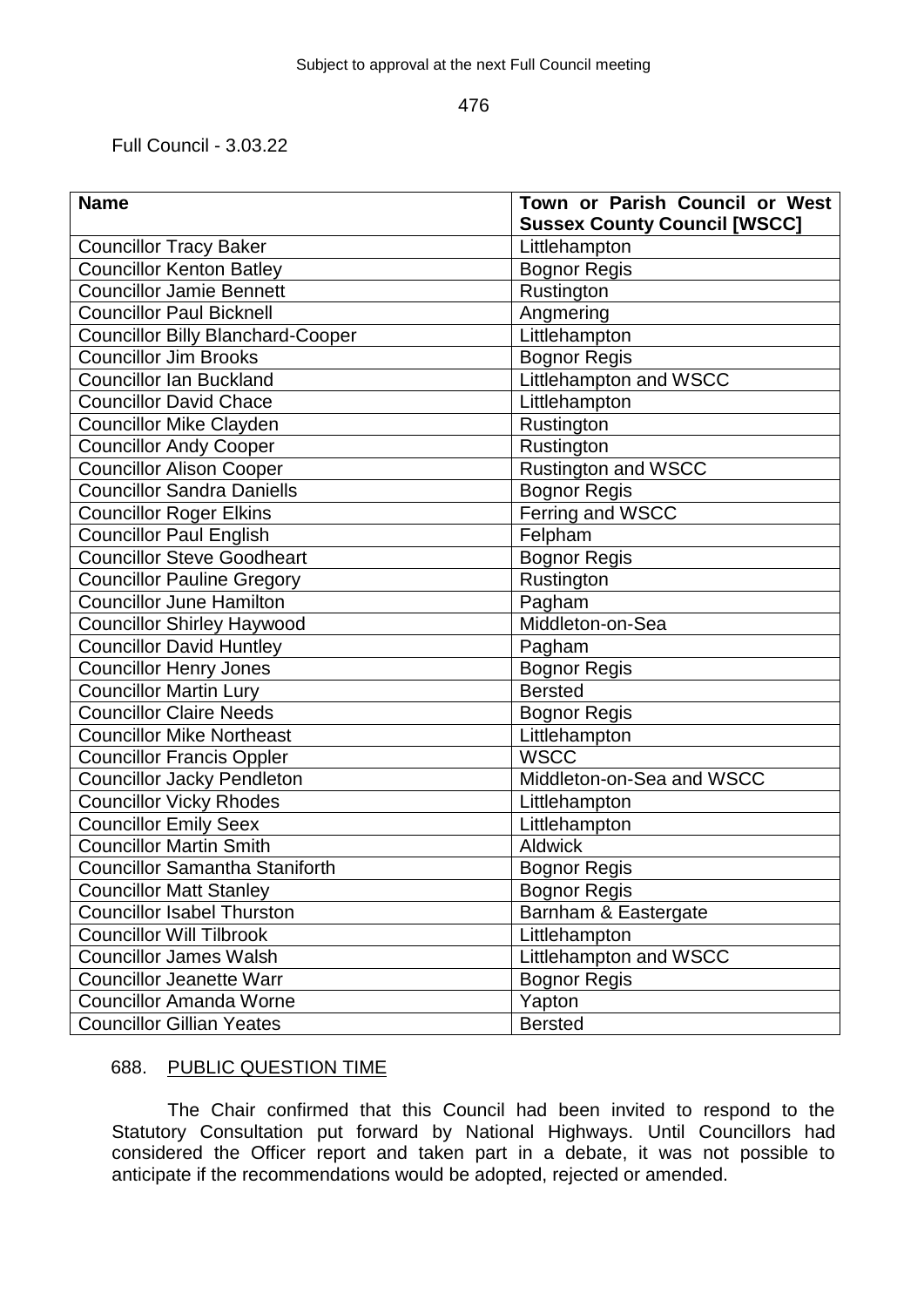Full Council - 3.03.22

Based on this, the Chair confirmed that he would be responding to the two questions put before the Council this evening as the meeting was meant to be deciding its response to the consultation of which the Officer report was merely a suggested response.

The Chair confirmed that two questions had been submitted – these have been very briefly summarised below:

- 1. From Councillor Vawer from Walberton Parish Council
- 2. From Mr Waller Chair of OneArundel A27 ByPass Group

A supplementary question was asked by Councillor Vawer.

*(A schedule of the full questions asked, and the responses provided can be found on the Public Question Web page at:<https://www.arun.gov.uk/public-question-time> )*

The Chairman then drew Public Question Time to a close.

## 689. QUESTIONS FROM MEMBERS WITH PECUNIARY/PREJUDICIAL **INTERESTS**

There were no Questions from Members with prejudicial/pecuniary interests.

# 690. CHAIR'S ANNOUNCEMENTS

The Chair confirmed that he felt that it was important this evening to mention the current situation in Ukraine. He stated that the thoughts and prayers were with all of those where their lives have been turned upside down and who had gone from living their normal daily lives to now living in fear and fleeing their homes. Many residents in Arun would be from Ukraine or Russia and would have loved ones there that they were concerned about and so the council's thoughts were with these community members.

The Chair confirmed that the council was flying the flag of Ukraine here at the Civic Centre and at the Bognor Regis Town Hall, and that it had lit these buildings in blue and yellow as a sign of support.

# 691. URGENT MATTERS

The Chair confirmed that there were no items for this meeting.

# 692. NATIONAL HIGHWAYS' PROPOSALS FOR THE A27 ARUNDEL IMPROVEMENTS - RESPONSE TO STATUTORY CONSULTATION (GREY ROUTE)

The Chair confirmed that this Special Meeting of the Council had been called to allow the Council to consider and respond to National Highways with a corporate response to the Statutory Consultation regarding the preferred route for the Arundel section of the A27 Trunk Road Improvements.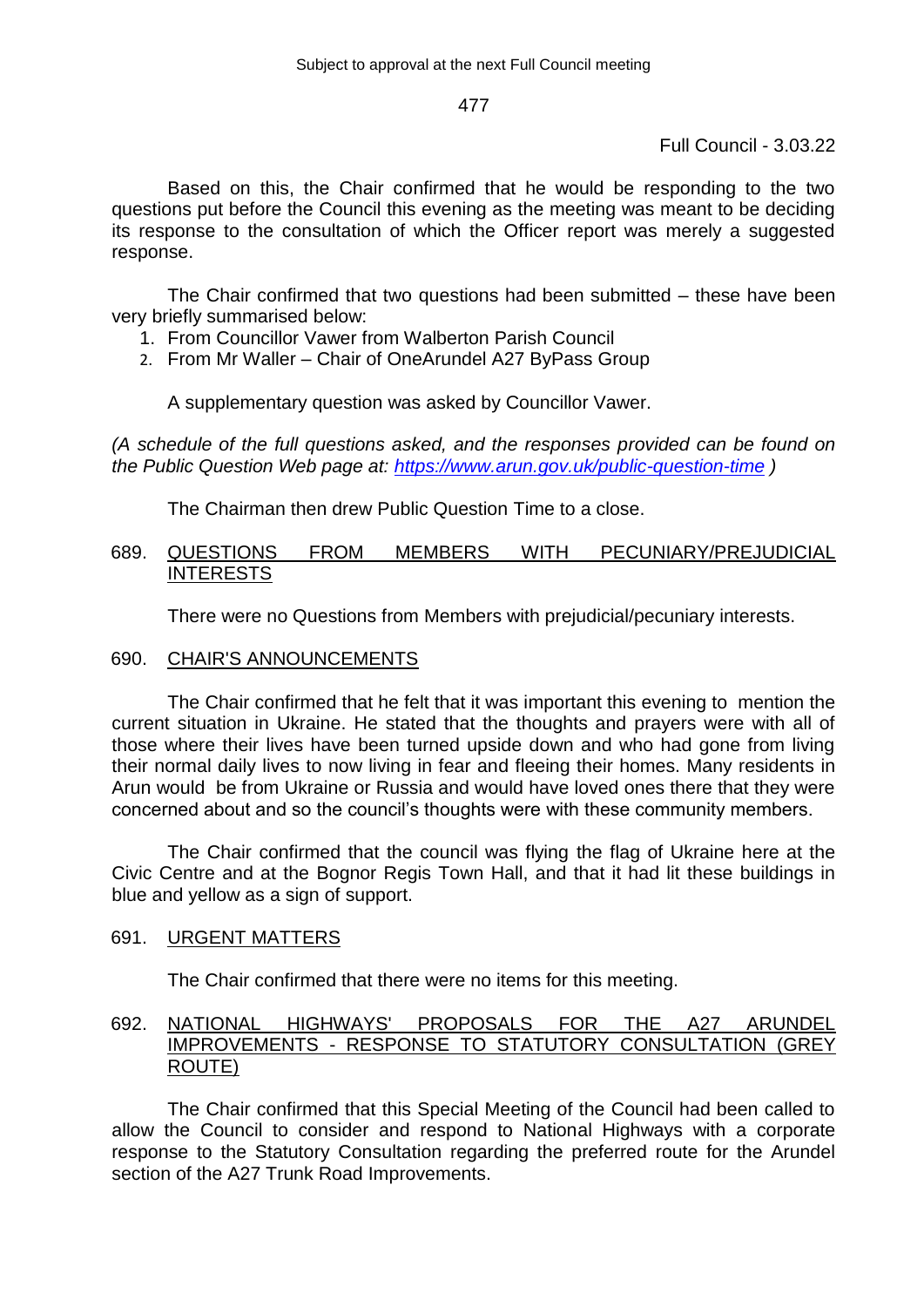Full Council - 3.03.22

The Interim Group Head of Law & Governance and Monitoring Officer reminded Members that the purpose of this meeting was to provide a response to National Highways as part of its statutory consultation. It was not for the Council to consider a case for choosing a route, but to make comment upon the National Highways' preferred route. It was important for Members to take this point into account.

The Chair then invited Councillor Gunner to propose the recommendations as set out in the Officer report.

Before proposing these recommendations, Councillor Gunner made a statement about the situation in Ukraine.

Turning to the Arundel Bypass he outlined how vital the improvements were to the Town of Arundel and to the district's overall economy including West Sussex and the South of England. The economic benefits were clear; the bypass was needed; this was millions of pounds of investment for the area; the population of Arun had grown significantly over time and so road infrastructure was essential. The grey route proposed was the infrastructure that was required. It was highlighted that the residents of Littlehampton and Bognor Regis would not appreciate the Council turning down a brand new road in the district. Economic growth in Arun was essential along with more car movement, more visitors and tourists to assist regeneration and in bringing more investment into the district's economy, stimulating growth, jobs and prosperity.

The grey route had been chosen by National Highways (NH) to work around the National Park as the South Downs National Park had opposed the previously favoured Magenta route. The Grey route had been chosen to reduce impact on woodland and the South Downs National Park. Councillor Gunner reminded Members that tonight the purpose of the meeting was not to debate what Councillors saw as their favourite route, it was an opportunity to pass comment on the route selected by NH, the Grey route.

Councillor Gunner stated that he supported the need for an Arundel bypass, to not have a bypass was not a viable option. He supported the need to have a Ford Road junction and maintained that the Council had to continue to work with WSCC and NH to ensure this would happen. Councillor Gunner supported all works to reduce congestion at the Fontwell roundabouts; he shared the concerns of residents of some of the villages and supported all work to reduce rat-running through Walberton; a Ford Road Junction would help but other access points had to be considered. He supported all and any work to mitigate and challenge flooding on the flood plain at Arun and he expressed his deep frustration over NH's inability to produce and provide up to date data and information to local communities.

He urged NH to urgently embrace greater transparency so that the most accurate information be made available. He had difficulty in understanding that the Grey route was the option for consideration in terms of the many problems that would not be faced had the Magenta route been selected. He did not understand why NH had ignored the information contained within the Local Plan and the projected housing growth which was substantially less than what the Council would be facing. Amongst all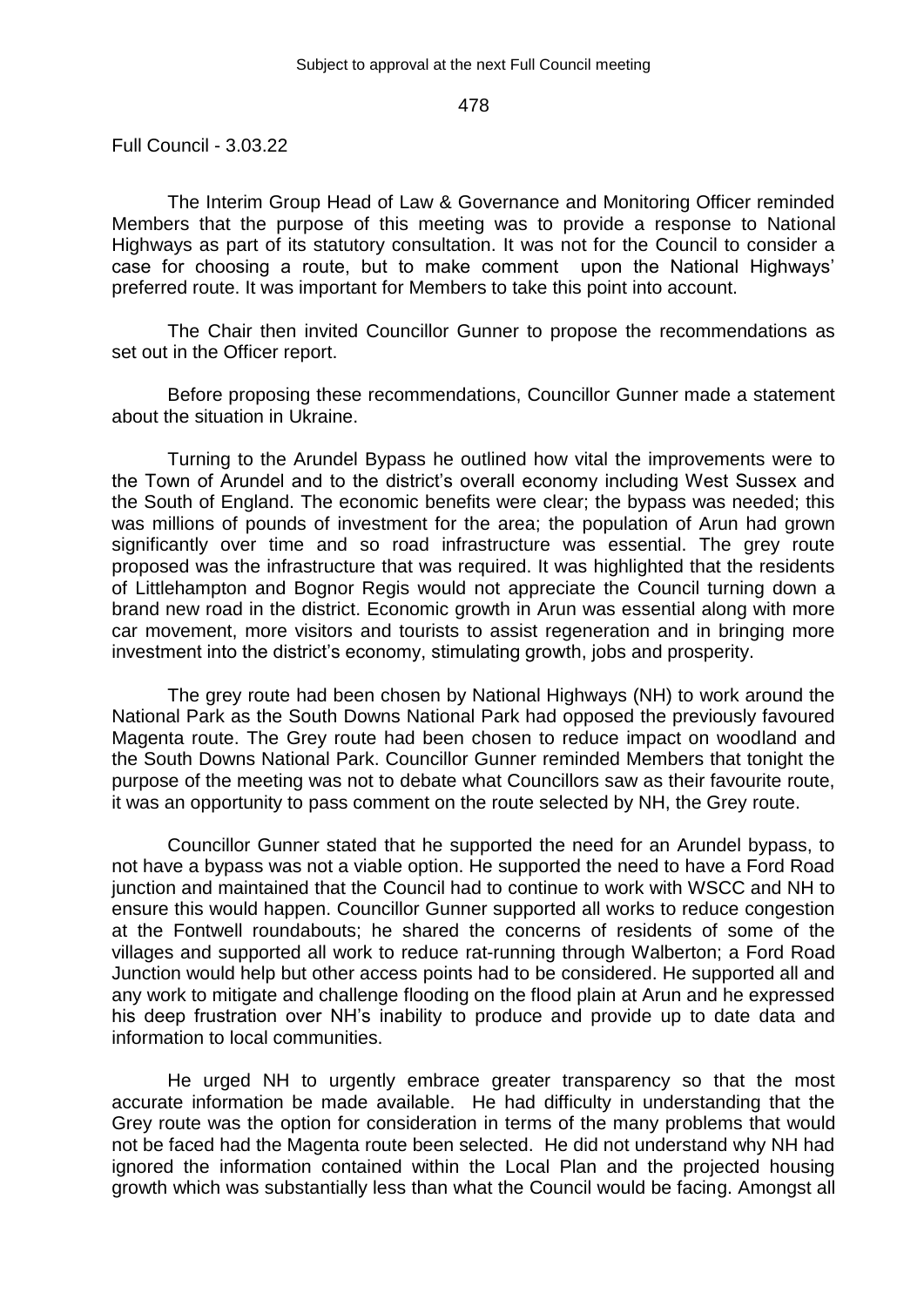# Full Council - 3.03.22

of this, there were strong messages being expressed by residents. Arundel wanted the bypass and this message needed to be made clear to NH whilst at the same time firmly expressing the concerns and views of residents in Walberton and other nearby villages.

Councillor Gunner therefore confirmed that he was happy to propose the recommendations but with slight amendments. He looked forward to NH's response to the consultation and the council's comments hoping that these would be taken on board.

The Interim Group Head of Law & Governance and Monitoring Officer confirmed that the amendments to the recommendations in the report were largely technical additions which would allow Officers to respond to the planning inspectorate and to take part in the examination as required and to submit additional documents in relation to the adequacy of consultation and the local impact report. These were normal stages in such a process which had not yet been reached. These additional actions would only be required if NH decided to submit the application. If this did not occur, the Council would not be required to submit an adequacy of consultation response or a local impact report. The amendments gave authority and provided the appropriate delegations to allow officers to do that following tonight's meeting.

Councillor Pendleton then seconded the recommendations.

In line with the Council's Constitution [Council Procedure Rule 4.3 – Procedure for debates at Special Meeting] the Chair confirmed that before moving to a debate, where amendments could be made, he would be inviting Councillors to ask technical questions and to make statements first.

The Chair then invited technical questions from Members and statements.

The questions asked are summarised below:

- The Officer report referred to a study undertaken in 2013 suggesting an economic benefit to the district in excess of £700m but in a recent report from NH the economic benefit was £70m. Could this disparity be explained?
- Confirmation was sought that this meeting was to only focus on the preferred route, the Grey route.
- Why had an up to date analysis outlining the economic benefit not been provided?

The statements made are summarised below:

 Councillor Roberts' statement referred to applying 'beyond reasonable doubt' to the consideration of the Grey route based on the evidence provided within the consultation document. His Ward of Arundel & Walberton had divided views on the preferred route option. In deliberating it, he had based his views on consensus; focused on proper mitigation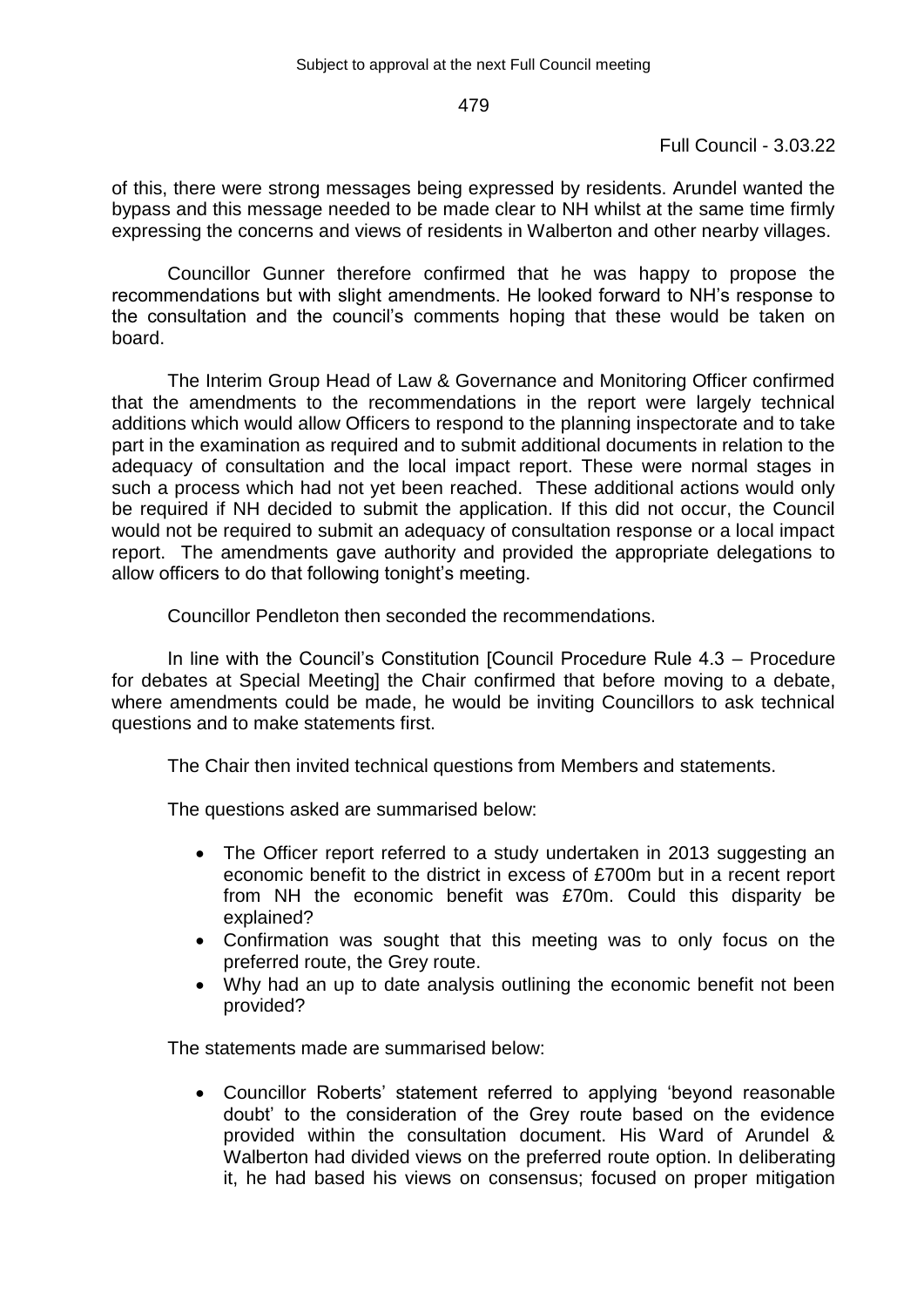Full Council - 3.03.22

and the need to have openness and transparency in all communications. Had the consultation undertaken by NH been adequate and was their trust in NH to undertake the mitigation needed? Why had the Arundel alternative not been investigated further as a viable option? The cost benefit rationale represented low value for money and not high as confirmed by NH. Where would funding be found for the viaduct at a cost of £302m? The Ford Road Junction was an important aspect which appeared to not be accepted by NH and there was no business case available to confirm this need. The traffic figures used by NH were massively out of date in terms of confirmed houses to be built per annum in the district. The missing details for mitigation for Walberton were also missing for Arundel. NH had failed to identify and account for unreliable Stage 2 traffic assessments; failed to consult on options to prevent traffic diverting from the A29 and A27 at Fontwell to avoid congestion; failed to consult on options to prevent rat-running in Walberton; failed to correct misleading and Stage 2 advocacy material; failed to prevent misleading use of Stage 2 advocacy material at Stage 3; failed to update key stakeholders with the most recent BCR; and had failed to provide options appraisals or business cases for traffic modelling at the ford junction. Councillor Roberts outlined that he supported an offline bypass but that the evidence before him was questionable in the absence of a lot of information.

- Councillor Dendle referred to the history surrounding previous preferred routes for the A27 leading up to this point. He outlined that a mix of his constituents supported this by-pass and some opposed it. The arguments for not accepting the preferred route were difficult to accept as there was desperate need for this infrastructure to be delivered. NH had offered the only route left; the Grey route. The threat of not accepting this route was the real possibility that the Government could withdraw its funding. Economically the arguments to refuse were difficult to challenge as the areas of Bognor Regis and Littlehampton had been strangled by insufficient infrastructure for too long. If the district wanted economic vitality for its communities, then there was need to vote for a bypass and to support this route.
- Councillor Thurston's view was that the consultation provided by NH was flawed and she felt that the council should not accept it without more challenge and scrutiny. She outlined her reasons why the council should not endorse the recommendations stating that they did not fully reflect the views of Councillors and as there was inadequate traffic data making it difficult to reach a fully informed decision. The issues to consider were the effects that induced traffic would have on the entire western part of Arun. NH needed to provide a more robust and transparent evidence base across a number of areas already outlined earlier, including the traffic modelling to allow for environmental impacts to be better understood. A more robust response to the lack of a Ford Road junction needed to be given. Instead, a new transport hub at Ford Railway station should be considered to encourage new residents to the area to use other methods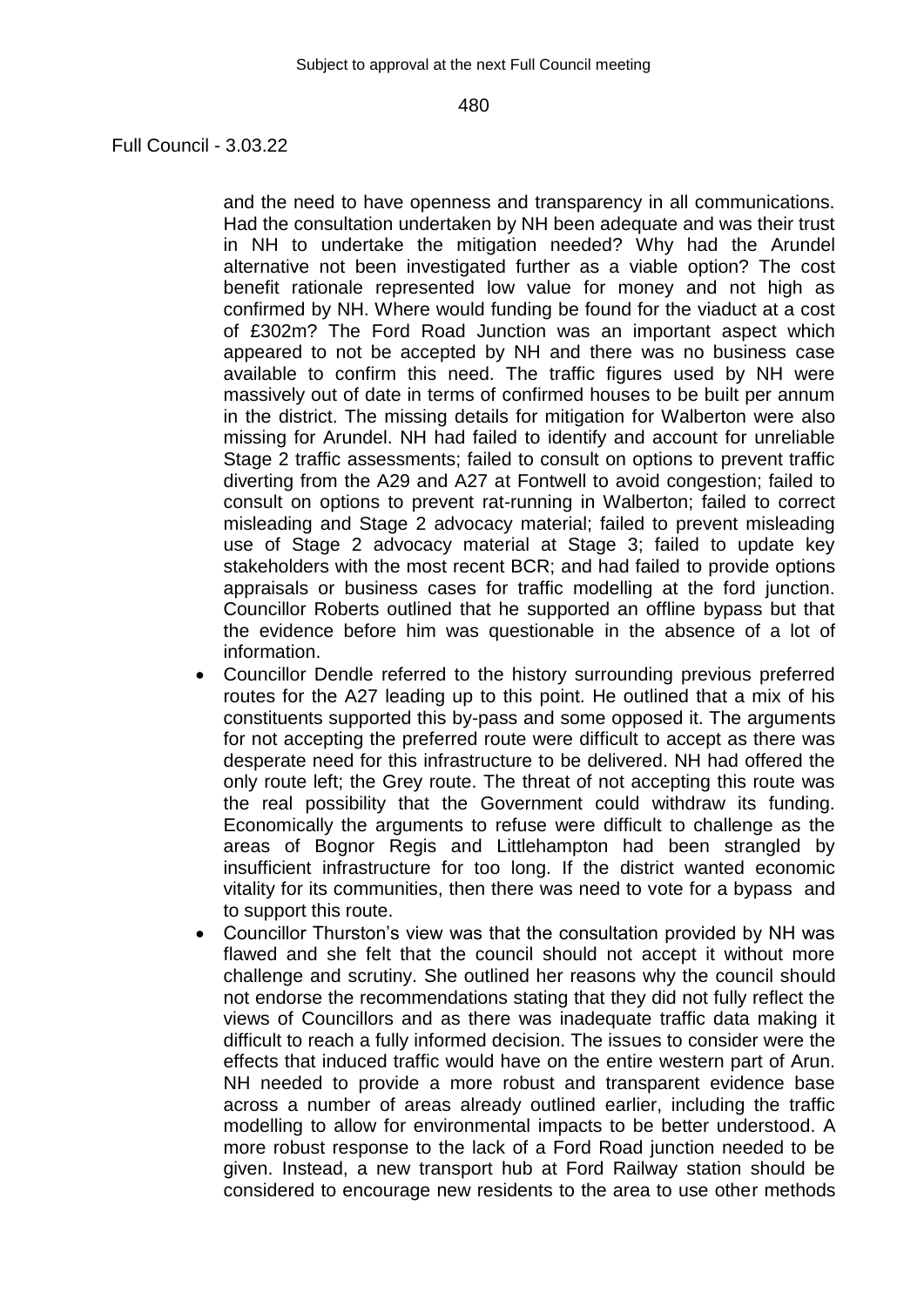# Full Council - 3.03.22

of public transport. The impacts on habitats; wildlife; cultural heritage and the destruction that this route would cause had to be taken more seriously with the council being encouraged to challenge the untold harm to local communities.

 Councillor Walsh also referred to the history covering the A27 and referred to past routes. He outlined that the A27 was the major transport corridor for the South-East and had been scheduled to be a constant dual carriageway north of Newhaven and as far south as north of Bournemouth but there were 2-3 missing links in West Sussex, Arundel being one of those. There was undoubted interest for the district to ensure that the A27 improvements went ahead for residents, businesses, commuting, tourism, regeneration and the wider national economy – the improvements needed to be completed. As moves to phase out fossil fuels and electric vehicle usage increased, to cite a climate emergency could not be used as an excuse to oppose the bypass as electric and hydrogen powered vehicles would still need it. The South Downs National Park's attitude towards this road building scheme from the start had been regrettable. Councillor Walsh referred to the increasing benefits to formulating the need to get the bypass built and to relieve the A259, currently used as a rat run between Worthing and either Walberton and Fontwell to avoid current blockages at Crossbush and Arundel.

The Interim Group Head of Law & Governance provided advice reminding Councillors that the pre-application consultation had been conducted by NH and not by the Council. Councillors had to respond to the consultation based on the information provided by NH. If NH had provided figures on the economic benefits that was the figure that Members needed to be addressing, it was not a Council decision on whether to build the A27 bypass or not it was for the Council to confirm to NH its response to the preferred route option announced by NH.

The Chair then returned to the recommendations in the report. An adjournment was called to allow amendments to be prepared to share to the meeting.

Councillor Gunner then proposed the following amendments – as shown below – additions have been shown in **bold.**

- (1) To authorise the Chief Executive to respond specifically in respect of the Grey Route proposal Statutory Consultation as follows:
- (a) Welcome the opportunity to comment upon the proposals for the off-line 'Grey Route' bypass proposals.
- (b) Notwithstanding the Council's preferred option: the Magenta route, not being taken forward, support is given to the Grey route subject to the following (c) & (d)
- (c) The current discussions regarding inclusion of a south facing Ford Road Junction with the new A27 road continue between all relevant partners.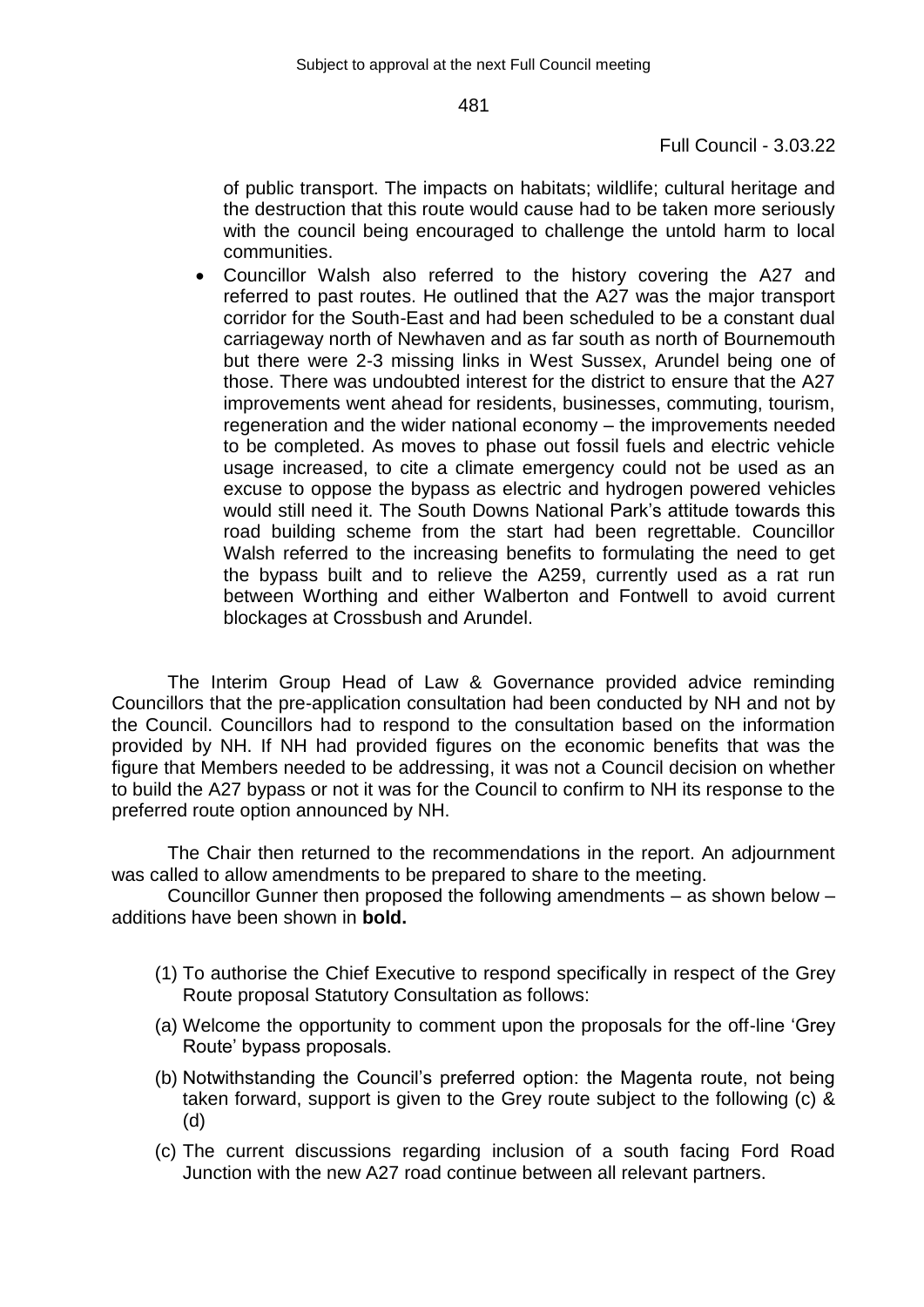Full Council - 3.03.22

- (d) National Highways strive to further mitigate to reduce rat-running and increased traffic in local villages, especially Walberton
- **(e)** Suggest that a high-level deck is the most appropriate form for the viaduct across the River Arun valley and flood plain **providing there is no compromise in respect of a Ford Road Junction**
- (f) In regard to the Yapton Lane options, to take forward the option that has the less risk and greater constructability but suggest that this should be balanced by the views of the immediately affected residents and businesses
- (g) Encourage National Highways to continue dialogue with the Littlehampton Harbour Board in respect of utilising the port of Littlehampton in the construction phase of the project
- **(h) Reiterate the Council's comments made in respect of the previous consultation (October 2019), to consider all potential opportunities, which would further reduce the impact on residents and the environment.**

2 **That Full Council**

- **(a) authorises the Director of Place, where the Director considers it necessary, to respond to any further stages of pre-submission consultation, in consultation with the Chair of Planning Committee in support of the formal response approved under Recommendation 1.**
- **(c) if an application for a Development Consent Order is submitted, authorises the Director of Place where the Director considers necessary, to:**
	- **(i) approve the Council's 'adequacy of consultation' response;**
	- **(ii) prepare and submit the Council's written representation and Local Impact Report; to negotiate with the applicant on the DCO requirements, any S106 Agreement, and the preparation of a Statement of Common Ground; and to comment on the written representations of third parties – all in support of the formal response approved under Recommendation 1;**
	- **(iii) attend the examination hearings and answer the Examining Authority's questions in support of the Council's position; and**
- 3. That representation be made to Government (Department for Transport (DfT) and Department for Levelling Up, Housing and Communities (DLUHC), to urge a resolution to the mis-match in guidance and methodologies for traffic modelling thus cost benefit analysis, for new road schemes and development projections. and
	-
- 4 Note that a business case is being developed in partnership with West Sussex County Council and encourage the continuation of partnership working with National Highways in addressing the Council's concerns over the Ford Road **Junction**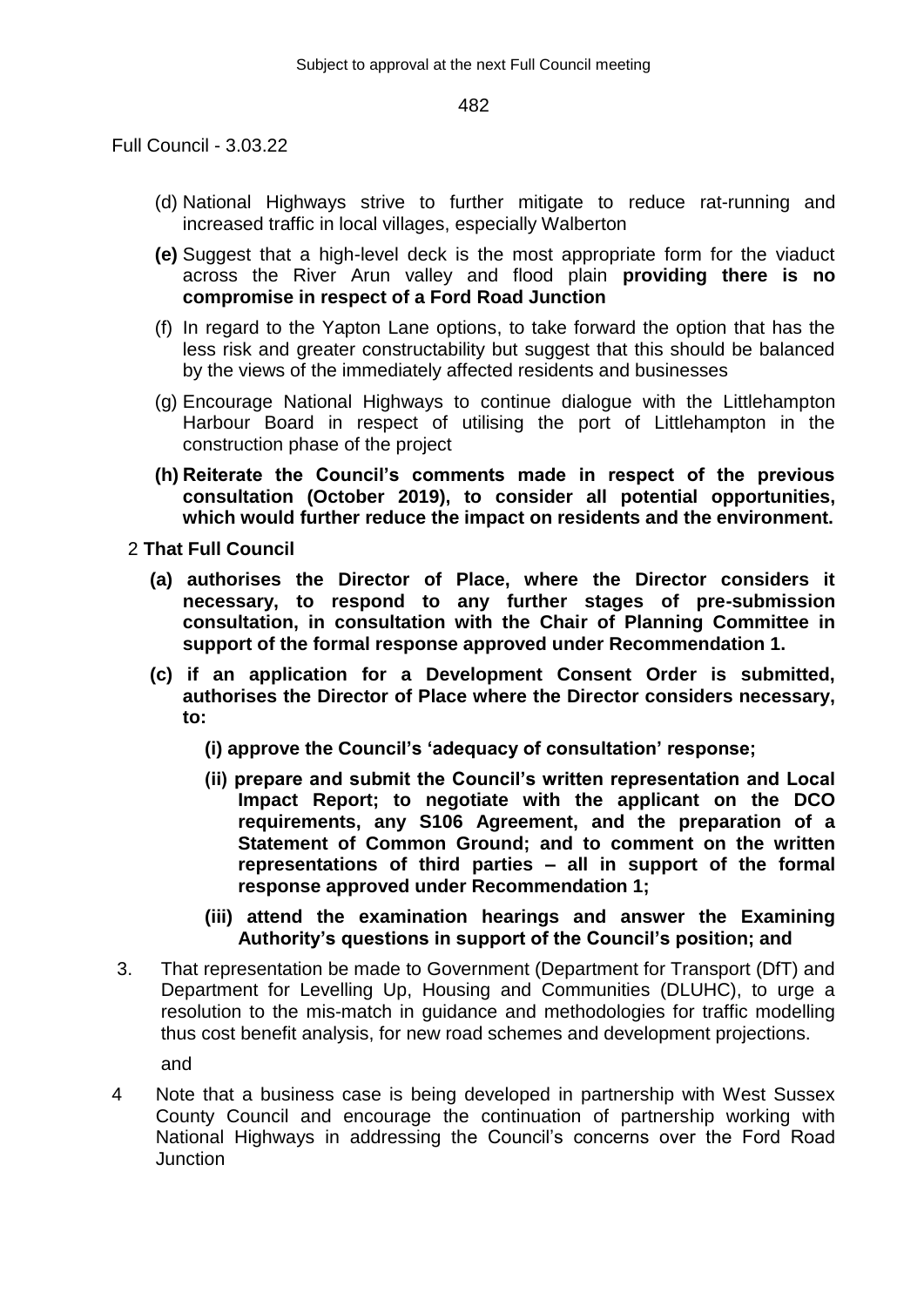Full Council - 3.03.22

Councillor Pendleton then seconded these amendments.

The Chair then invited debate on this amendment.

Councillor Dixon confirmed that he wished to make an amendment. This is shown below with additions shown in **bold** and deletions shown using strikethrough:

- (1) To authorise the Chief Executive to respond specifically in respect of the Grey Route proposal Statutory Consultation as follows:
	- (a) Welcome the opportunity to comment upon the proposals for the off-line 'Grey Route' bypass proposals;
	- (b) Notwithstanding the Council's preferred option: the Magenta route, not being taken forward, support is given to the Grey route subject to the following (c) & (d);

**Notes that none of the Council's Members supported the Grey Route and regrets that the National Highways decision to proceed with the Grey Route has, in essence, usurped local democracy;**

- (c) **Notwithstanding the Council's** The current discussions regarding inclusion of a south facing Ford Road Junction with the new A27 road continue between all relevant partners; **support for an offline A27 Arundel bypass the Council believes that the very considerable damage that will be caused to the local environment and biodiversity and in particular to the communities of Binsted, Fontwell and Walberton by the Grey Route renders it unacceptable**
- (d) National Highways strive to further mitigate to reduce rat-running and increased traffic in local villages, especially Walberton; **are required to constructively reconsider in detail all remaining alternatives**
- (e) Suggest that a high-level deck is the most appropriate form for the viaduct across the River Arun valley and flood plain; **the current discussions regarding inclusion of south facing Ford Road junction with the new A27 road continue between all relevant partners**
- (f) In regard to the Yapton Lane options, to take forward the option that has the less risk and greater constructability but suggest that this should be balanced by the views of the immediately affected residents and businesses; **If National Highways persists with pursuing the Grey Route there must be an undertaking not to proceed until the problems of rat running and increased traffic in local villages, especially Walberton, have been fully discussed and agreed with representatives of those villages and this Council. Also a scheme acceptable to local villages and this Council to solve the bottlenecks at the East and West Fontwell roundabouts is in hand for prompt completion.**
- (g) Encourage National Highways to continue dialogue with the Littlehampton Harbour Board in respect of utilising the port of Littlehampton in the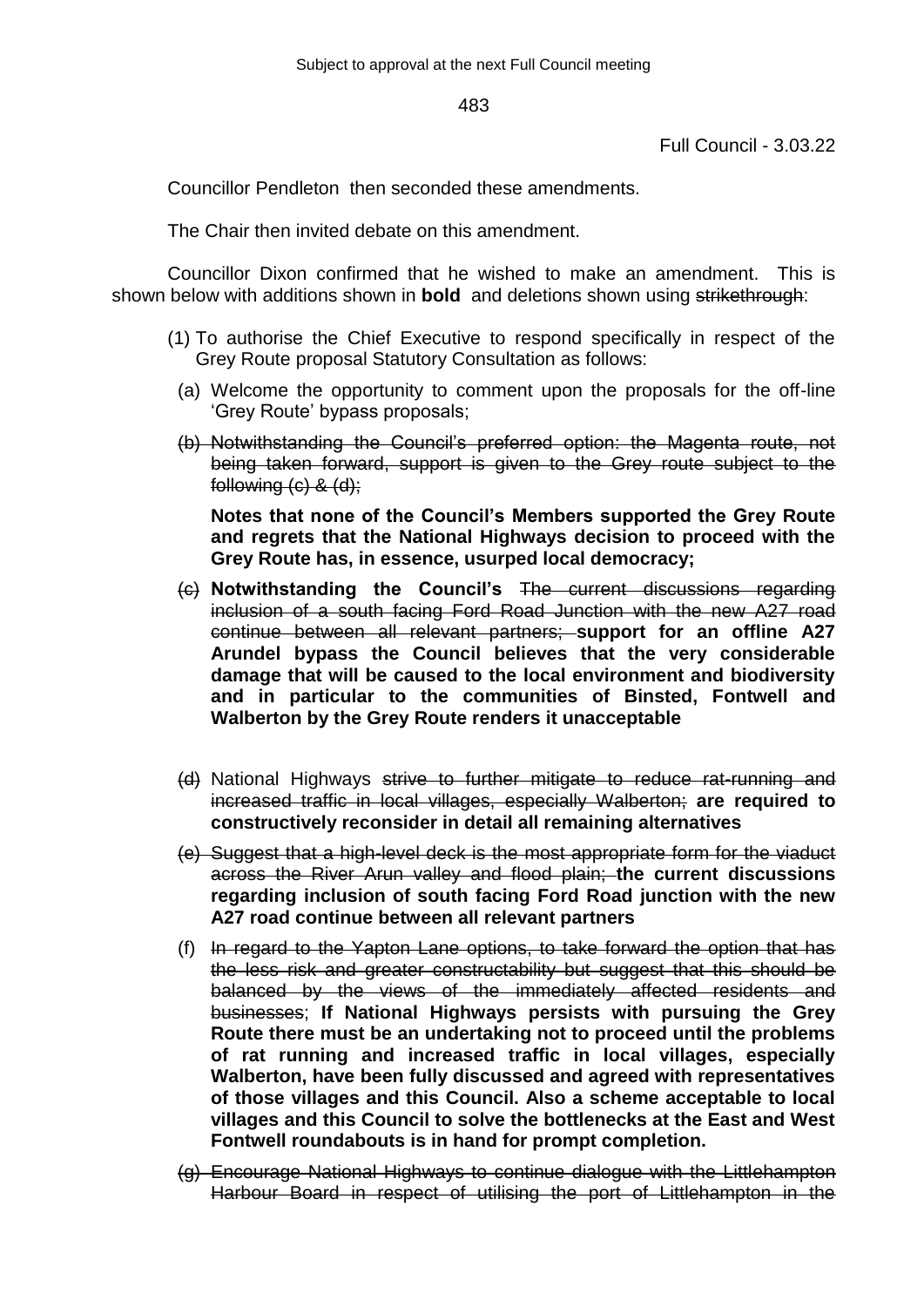Full Council - 3.03.22

construction phase of the project **Suggest that a high level deck is the most appropriate form for the viaduct across the River Arun Valley and flood plain.**

- **(h) If National Highways persists with pursuing the Grey Route and in regard to the Yapton Lane options, to take forward the option that has the less risk and greater constructability but suggest that this should be balanced by the views of the immediately affected residents and businesses.**
	- **(i) Encourage National Highways to continue dialogue with the Littlehampton Harbour Board in respect of utilising the port of Littlehampton in the construction phase of the project.**

2. That representation be made to Government (Department for Transport (DfT) and Department for Levelling Up, Housing and Communities (DLUHC), to urge a resolution to the mis-match in guidance and methodologies for traffic modelling thus cost benefit analysis, for new road schemes and development projections; and

3 Note that a business case is being developed in partnership with West Sussex County Council and encourage the continuation of partnership working with National Highways in addressing the Council's concerns over the Ford Road Junction

Councillor Coster seconded this amendment.

Councillor Dixon then explained his amendment and his concerns over the intolerable pressure this route would inflict onto other village areas. Binsted would be destroyed and the village of Walberton would become an unbearable rat-run. The Council also needed to receive assurances about the impacts for the Fontwell roundabouts before the project should proceed. The main argument for not accepting his amendment seemed to be a fear over what NH or the Government might do next. It was vital for the council to make decisions for the right reasons not over concerns that the funding for the bypass might be withdrawn, as had been the case for Chichester. Councillor Dixon was sure that this would not be repeated in this situation and so the council needed to fight for what was right and needed to ensure that it would make the right decision for the district. There was a complete lack of transparency in terms of the consultation conducted by NH and the message to NH was that it should rethink its proposals.

The Chair then invited debate on this amendment.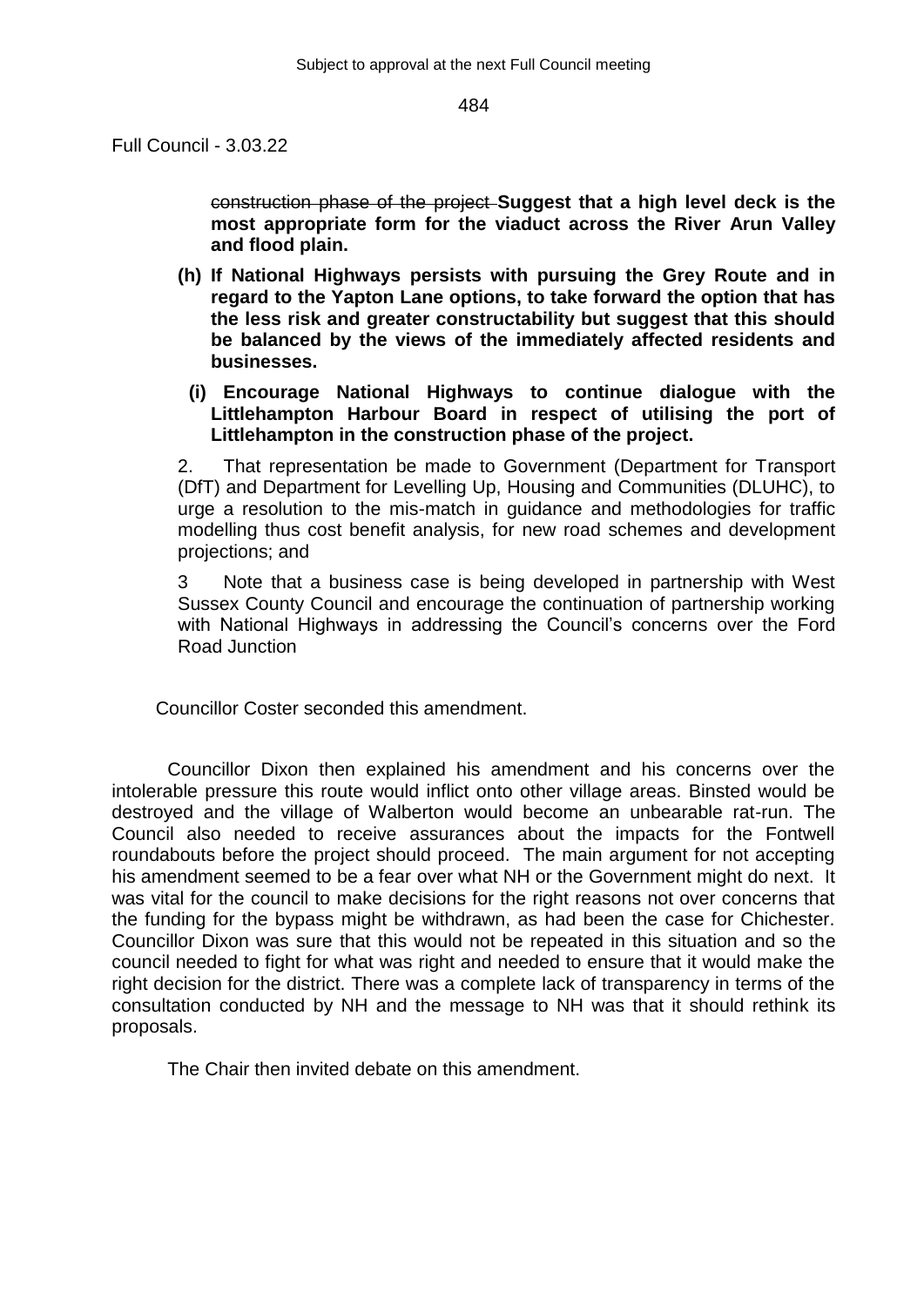### Full Council - 3.03.22

Although there were Councillors that agreed with much of what Councillor Dixon had said in proposing his amendment, they questioned the statements made and the evidence that went with it. The key thread in speeches made opposing the amendment was that the district needed a bypass. The whole of the economy of the district relied upon its provision to support employment, regeneration and tourism. The risk of what happened at Chichester could not happen here.

There were Councillors who stated that they could not support the amendment as the purpose of this meeting was not to redesign a preferred route, that proposal had been made by NH.

Others thought that the amendment was negating the original motion because it was confirming that although the Council wanted a bypass, it wanted one on different terms. This was not possible as there were no other route options. It was necessary for the Council to make the right decision for the whole of the district and the fact was that this was about accepting the overwhelming need for the bypass.

Other Councillors pointed out that the matters of concern expressed did need to be addressed and that this would be covered by the Planning Inspector, this was still a very early stage of the process. There was no alternative proposal. Councillors understood the passions in presenting alternative proposals; and the implications for all residents in Arun and businesses in the Southeast were not fully understood, however, the risk of the scheme not being delivered had far greater implications.

Some Councillors confirmed that they were sympathetic to some elements of the amendment such as addressing rat-running in nearby villages. The biggest risk was the fear of NH withdrawing from this scheme. The proposals were better than no options and Councillors needed to be mindful of what had happened at Chichester. Other Councillors were of the view that this decision should not be made based on fear, this would not happen. This decision was not about saying that a bypass was not wanted or needed but about the need to better the whole economy, ensuring that the right mitigation was undertaken and the need for a Ford Road junction accepted. The council had to stand hard and had to ensure that the proposals were right for the district. The environmental damage and biodiversity impact also had to be considered and it was strongly felt that the council had to express support to the residents that would be affected and should have the courage to say what it was not prepared to tolerate. An argument was made for the provision of a Fontwell flyover.

Councillor Coster, as seconder to the amendment, urged Councillors to support it as it represented supporting residents that would be adversely affected. The Council could not accept the damage the bypass would do by destroying residents' homes and communities and to the environment and biodiversity. Irrepairable damage would be done to the western villages due to rat-running which could not be accepted to just save 6 minutes of journey time. This did not justify the damage that would be made. The congestion that would occur at the Fontwell roundabouts could not be accepted, there were many disbenefits that the Grey route would bring to the district. There were alternatives and the amendment proposed called for closer consideration of these alternatives.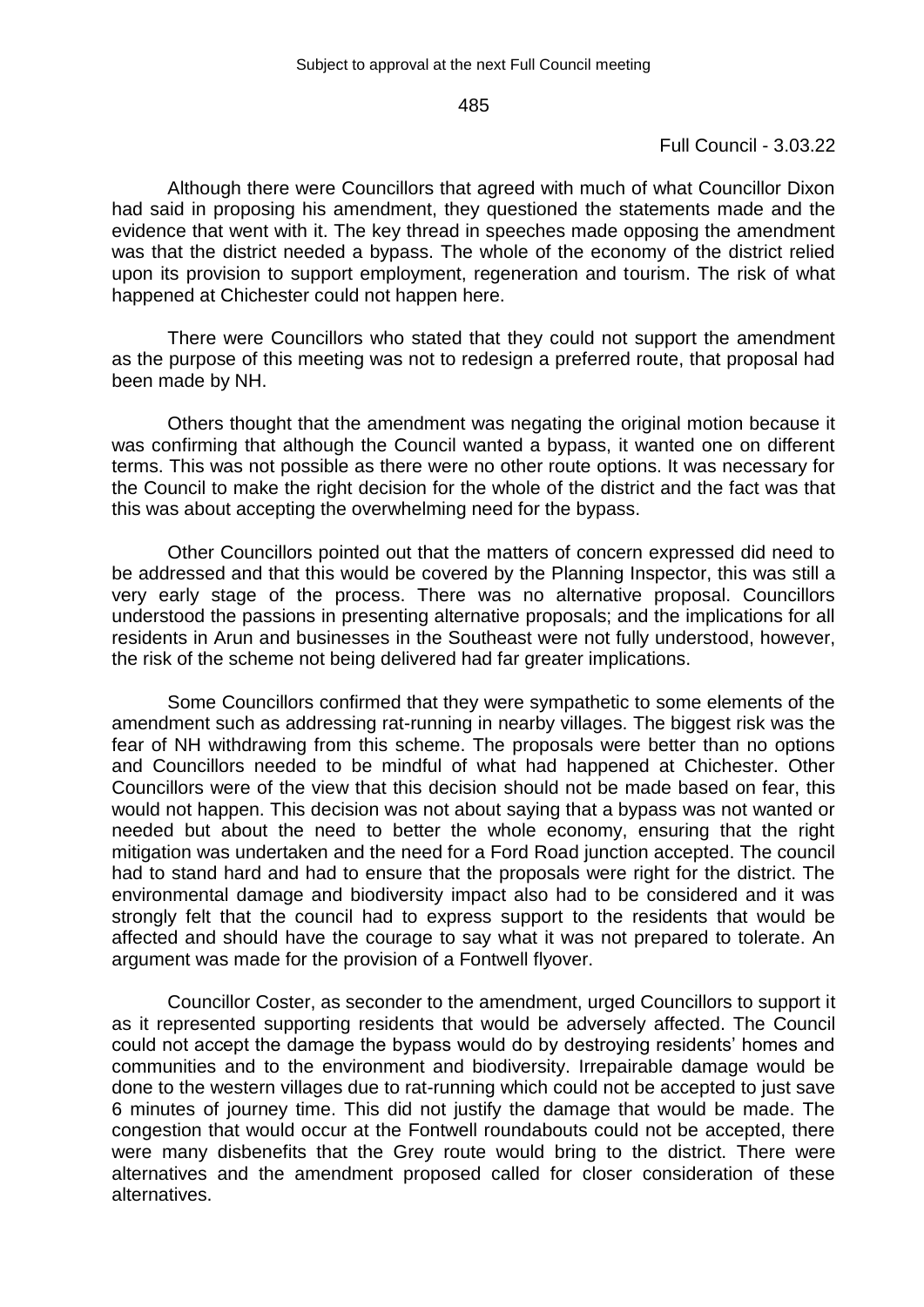Full Council - 3.03.22

Councillor Dixon, as proposer of the amendment, confirmed that the Grey route was the most damaging environmentally. It was longer than the other route options and would destroy more habitat. The priority was protecting local communities not conifer plantations. Ancient woodland was being destroyed to make way for other forms of infrastructure around the country and so why was this plantation so sacrosanct? There was no answer to this question. The council was being asked to give its retrospective approval to the Grey route. Councillor Dixon felt that this should not happen and that the council should standby residents and seek a route that did not damage communities. He felt that NH and SDNP were not acting on behalf of their communities and so the council needed to stand up and support its residents. Councillor Dixon was keen to see an offline bypass but was not prepared to see a bad option.

A recorded vote had been requested on this amendment.

Those voting for it were Councillors Buckland, Coster, Dixon, Hamilton, Haywood, Northeast, Thurston and Worne (8). Those voting against were Councillors Bicknell, Bower, Caffyn, Chace, Clayden, Mrs Cooper, Cooper, Dendle, Edwards, Elkins, Mrs English, English, Gunner, Hughes, Madeley, Oliver-Redgate, Pendleton, Rhodes, Roberts, Staniforth (20). Councillors Blanchard-Cooper, Brooks, Gregory, Jones, Lury, Oppler, Stainton, Stanley, Walsh and Yeates abstained from voting (10).

The amendment was therefore declared LOST.

Councillor Walsh confirmed that he wished to make an amendment. He confirmed his wish and support for the Magenta route to be reconsidered and confirmed his reluctance in supporting the Grey route, but this was the only remaining option. It was his view that for Recommendation (1) Parts, (b), (c) and (d) these needed amending because many Councillors believed strongly and had spoken to support the inclusion of a junction at Ford Road. This needed to be stated more forcibly, the recommendations should leave the option open to impress upon NH for a junction with Ford Road was essential for local residents and by the business community. Looking at (d), he supported the concerns of residents at Walberton along The Street which would be met by huge congestion along a narrow road with no proper pavements. Councillor Walsh also referred to the roundabout capacity at the top of Fontwell Avenue and eastern junction coming down from Slindon, they were crucial to the A27 delivering its benefits. Balancing this, there was threat that NH might walk away and take its funding elsewhere. The council therefore needed to reflect the mood of this meeting in that it was not entirely happy but subject to the rest of the amendment and the other conditions proposed it could support his amendment which would enable the motion to give qualified support.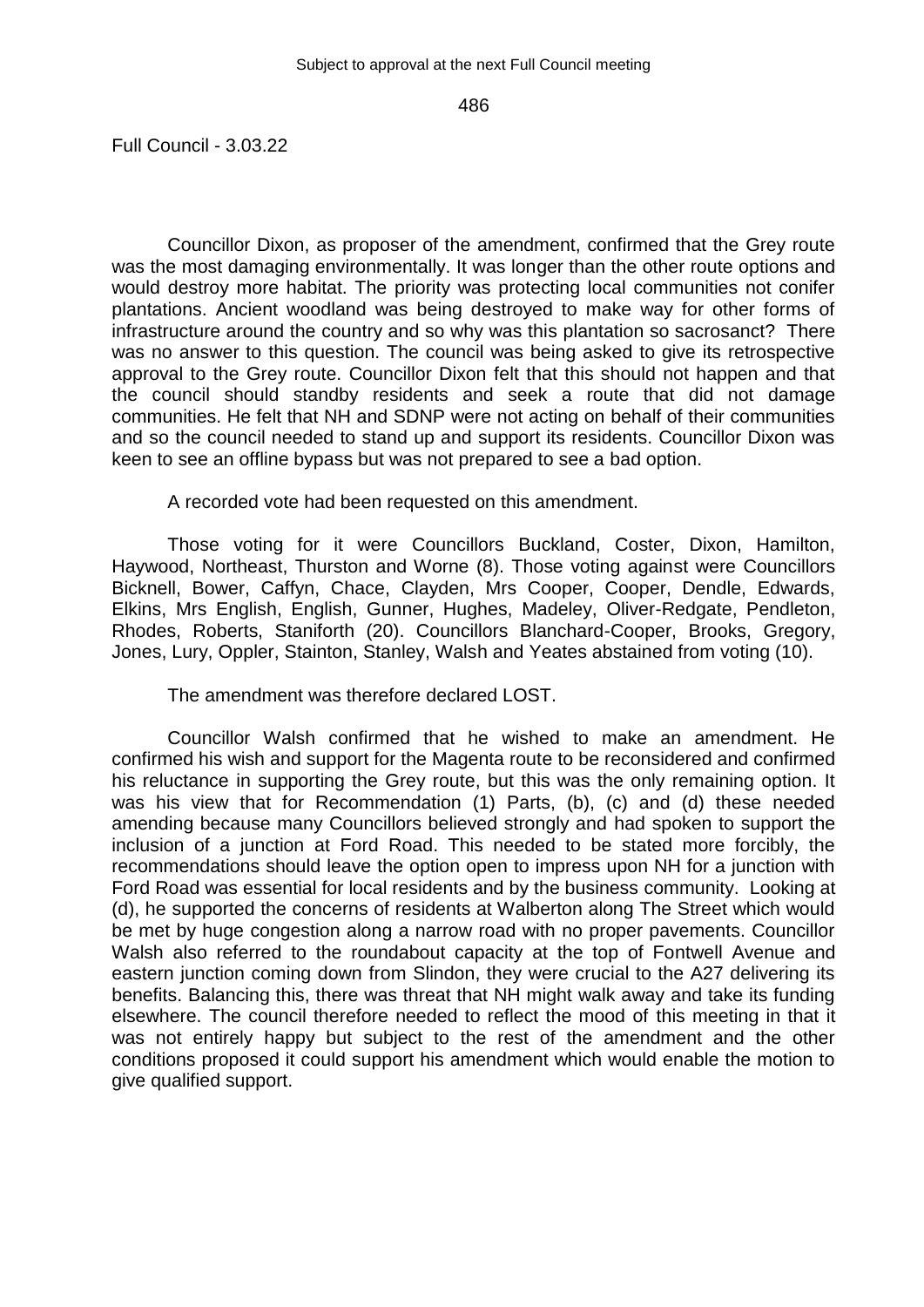Full Council - 3.03.22

The wording of this amendment is set out below – with additions shown using **bold** and deletions shown using strikethrough:

- (1) To authorise the Chief Executive to respond specifically in respect of the Grey Route proposal Statutory Consultation as follows:
- (a) Welcome the opportunity to comment upon the proposals for the off-line 'Grey Route' bypass proposals;
- (b) **The Council re-states is previously expressed overwhelming support for**  Notwithstanding the Council's preferred option: the Magenta route. **It**  reluctantly gives qualified support for the less satisfactory <del>, not being</del> taken forward, support is given to the Grey route, subject to **much more detailed information from National Highways on environmental considerations for local residents and natural habitat and to** the following (c) & (d);
- (c) The current discussions regarding inclusion of a south facing Ford Road Junction with the new A27 road continue between all relevant partners; **inclusion of a junction with Ford Road and the new A27**
- (d) **Further mitigation** National Highways strive to further mitigate to reduce ratrunning and increased traffic in local villages, especially Walberton; **and also traffic management, including roundabout capacity, at the Fontwell A29 junctions.**
- (e) Suggest that a high-level deck is the most appropriate form for the viaduct across the River Arun valley and flood plain;
- (f) In regard to the Yapton Lane options, to take forward the option that has the less risk and greater constructability but suggest that this should be balanced by the views of the immediately affected residents and businesses;
- (g) Encourage National Highways to continue dialogue with the Littlehampton Harbour Board in respect of utilising the port of Littlehampton in the construction phase of the project

Councillor Jones seconded this amendment confirming that he did not support any route that did not have a Ford Road Junction. He strongly believed that the Council needed to be steadfast stipulating certain assurances otherwise the strength of support and need for a junction and proper mitigation for Walberton would be lost.

Councillor Gunner as proposer to the substantive recommendations confirmed that he would be prepared to accept this amendment subject to some minor tweaking. The Chair allowed a few minutes for rapid consultation within the Chamber amongst Councillors. The finalised wording to the suggested amendments to Recommendation 1 (b) was then agreed.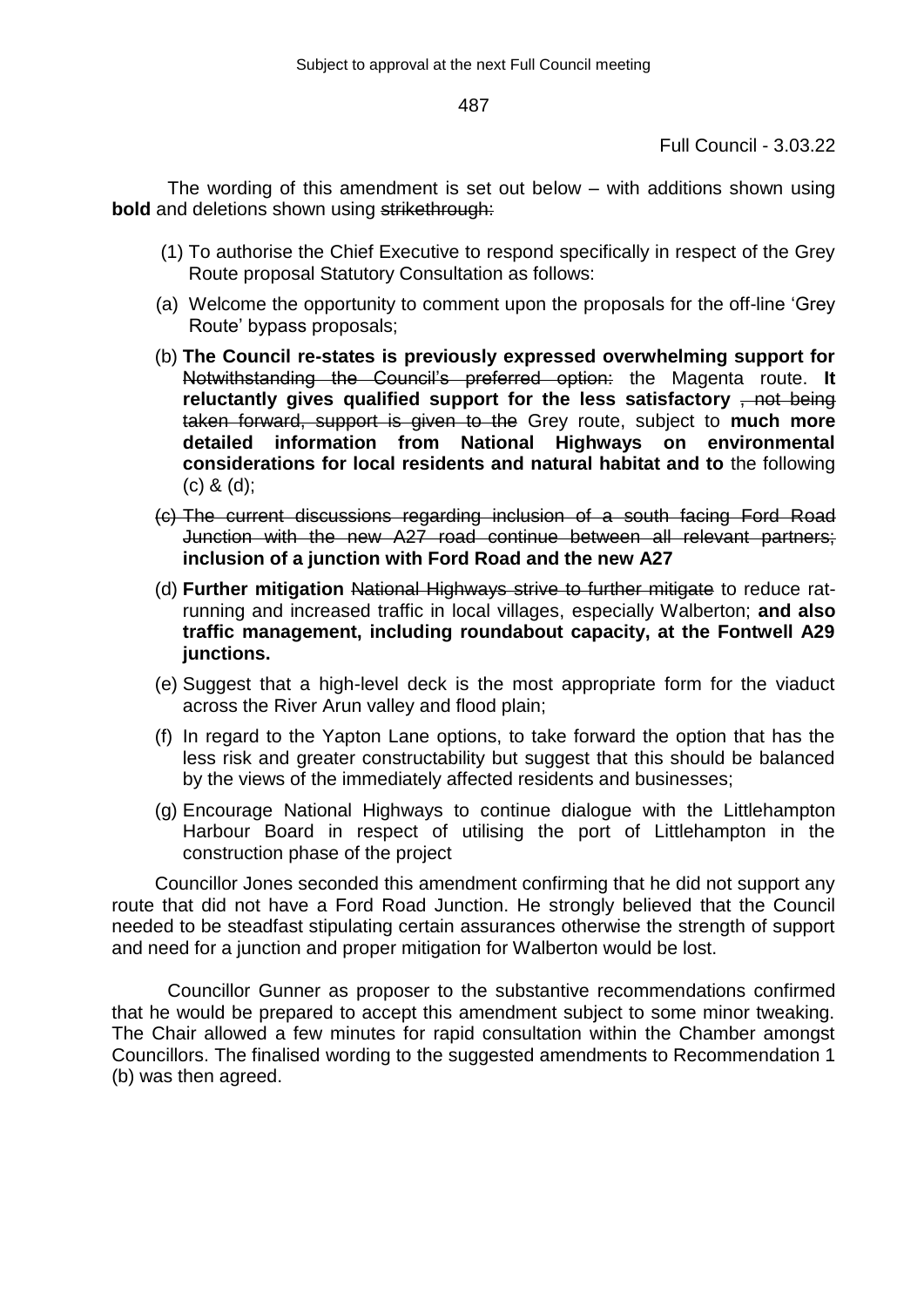Full Council - 3.03.22

**(b) The Council re-states its previously expressed overwhelming support for** Notwithstanding the Council's preferred option: the Magenta route. **It reluctantly gives in principle conditional qualified support in principle for the less satisfactory** , not being taken forward, support is given to the Grey route subject to **much more detailed information from National Highways on environmental considerations for local residents and natural habitat and to** the following  $(c)$  &  $(d)$ ;

This further amendment was seconded by Councillor Pendleton as the seconder to the substantive recommendations. Councillors Walsh and Jones confirmed that they supported these further changes.

The Chair then invited debate on the amendment. This achieved support from most Members as it provided a stronger request to resolve the environmental concerns and seek detailed mitigation.

Following further debate, Councillor Gunner proposed that "the question be now put" and this was seconded by Councillor Edwards. The Chair confirmed that he felt that the matter had been adequately discussed and put this Motion without Notice to the vote. This was declared CARRIED.

The Chair then invited Councillor Pendleton, as seconder to the substantive recommendations, to speak. She confirmed that she very much welcomed the cross party debate and support showing that Councillors were working together for the benefit of the district's residents. She believed that the proposed new road was essential to support the district's economy, even though Grey was not this council's preferred option. It was the only option and so Councillors now had to work hard to resolve all of the issues raised. She therefore urged Councillors to support the substantive recommendations.

The Chair invited Councillor Gunner, as proposer of the substantive recommendations, to speak. He thanked Members for the debate and for their full and detailed reviews and urged Councillors to support the recommendations.

A recorded vote had been requested on the substantive recommendations. Those voting for were Councillors Bicknell, Blanchard-Cooper, Bower, Caffyn, Chace, Clayden, Mrs Cooper, Cooper, Dendle, Edwards, Elkins, Mrs English, English, Gregory, Gunner, Hughes, Lury, Madeley, Northeast, Pendleton, Stainton, Staniforth, Stanley, Walsh and Yeates (25). Those voting against were Councillors Coster, Dixon, Hamilton, Haywood, Thurston and Worne (6). Councillors Brooks, Buckland, Oliver-Redgate and Roberts abstained from voting.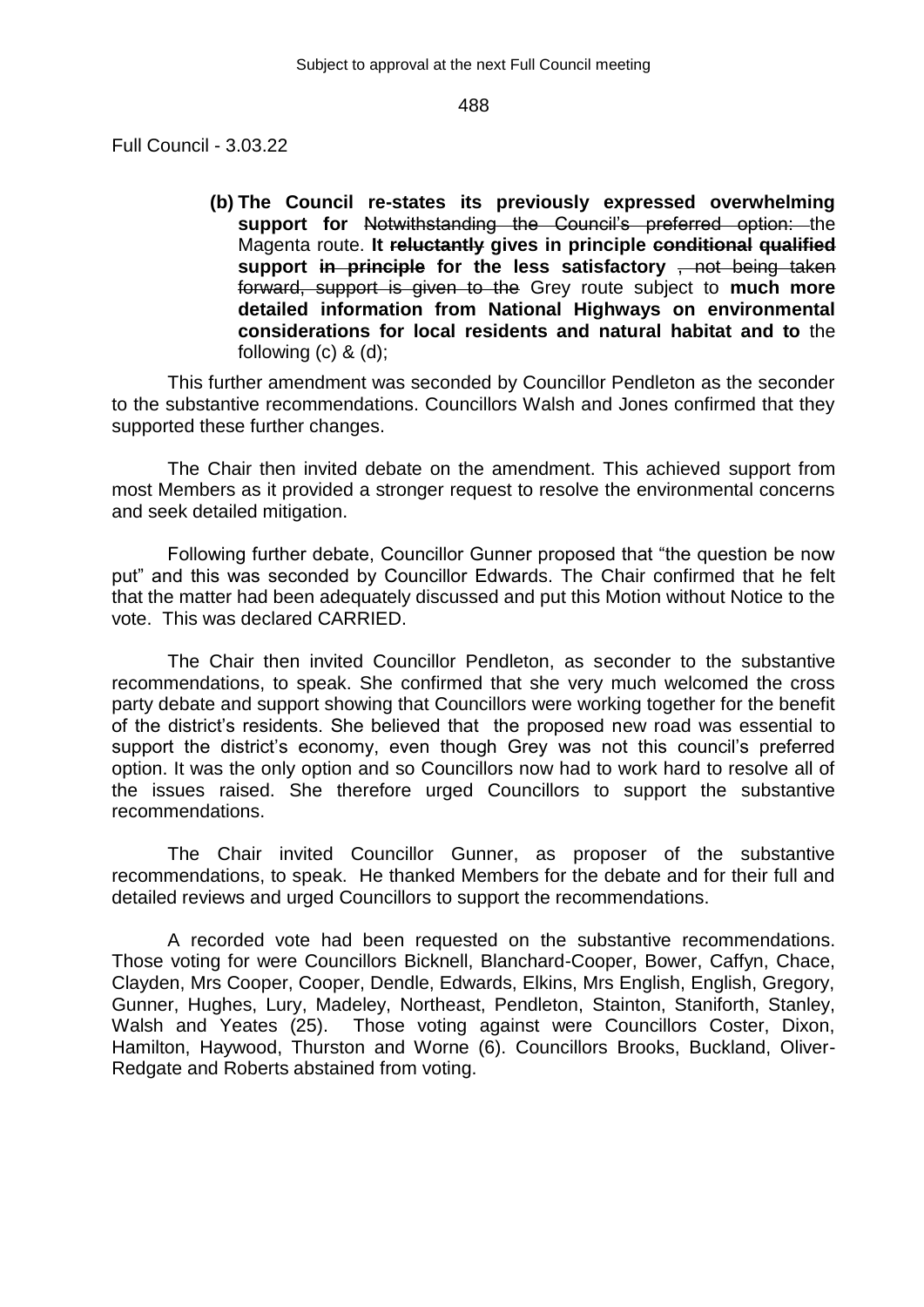Full Council - 3.03.22

The Council

RESOLVED – That

- (1) The Chief Executive be authorised to respond specifically in respect of the Grey Route proposed Statutory Consultation as follows:
- (a) Welcomes the opportunity to comment upon the proposals for the offline 'Grey Route' bypass proposals;
- (b) The Council re-states its previously expressed overwhelming support for the Magenta route. It gives in principle support for the less satisfactory Grey route subject to much more detailed information from National Highways on environmental considerations for local residents and natural habitat and to the following (c) & (d);
- (c) Inclusion of a junction with Ford Road and the new A27;
- (d) Further mitigation to reduce rat-running and increased traffic in local villages, especially Walberton and also traffic management, including roundabout capacity, at the Fontwell A29 junctions;
- (e) Suggest that a high-level deck is the most appropriate form for the viaduct across the River Arun valley and flood plain providing there is no compromise in respect of a Ford Road Junction;
- (f) In regard to the Yapton Lane options, to take forward the option that has the less risk and greater constructability but suggest that this should be balanced by the views of the immediately affected residents and businesses;
- (g) Encourage National Highways to continue dialogue with the Littlehampton Harbour Board in respect of utilising the port of Littlehampton in the construction phase of the project;
- (h) Reiterate the Council's comments made in respect of the previous consultation (October 2019), to consider all potential opportunities, which would further reduce the impact on residents and the environment.
- (2) That Full Council
- (a) authorises the Director of Place, where the Director considers it necessary, to respond to any further stages of pre-submission consultation, in consultation with the Chair of Planning Committee in support of the formal response approved under Recommendation 1.
	- (b) if an application for a Development Consent Order is submitted, authorises the Director of Place where the Director considers necessary, to:
		- (i) approve the Council's 'adequacy of consultation' response;